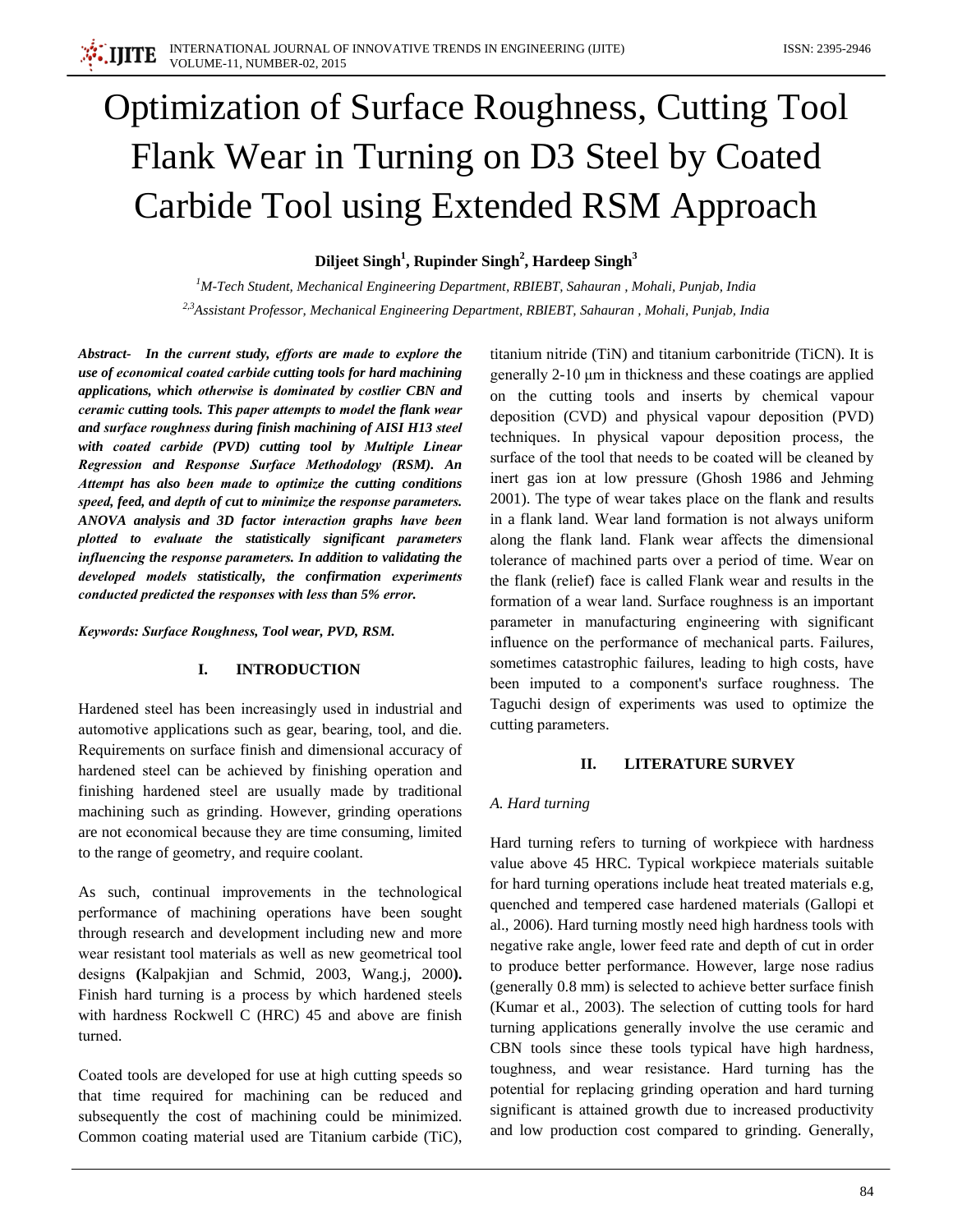the grinding process involves low materials removal rate, and requires large quantities of coolants that impact both the operator health and may cause environmental pollution. However, hard turning offers several advantages over grinding such as reduce machining time, high geometry flexibility, less energy required, environmental friendly, and able to obtain better surface finish quality.

Due to increasing demand on hard turning the finished components should satisfy high quality requirements such as dimensional accuracy and quality surface finish and dry hard turning can achieve these requirements. Jiang et al. (2006) found that hard turning using a tool with nose radius of 0.8 mm is able to produce parts with surface finish quality equivalent to mechanical grinding process. The surface roughness in hard turning is comparable to the result obtained by grinding process (Remadna et al., 2006).

# B. Cutting temperature and heat generated

Luo et al. (1999) carried out the experiment on the hard turning of steel AISI 4340 with hardness value above 50 HRC. It shows that increased in the cutting speed will increase the temperature. However, the cutting temperature is also increased with the increase of work material hardness. Additionally, increase in the hardness value at high feed rate significantly increases the cutting temperature (Hua et al., 1995)

# C. Chip formation during hard turning

One of the common chips formed during hard turning is the serrated chip or saw tooth. (Poulachon et al., 2001) reported that when turning 100Cr (AISI 52100) with hardness 38-60 HRC using PCBN tool, the chip formed is saw tooth. They concluded that, when turning steel with hardness range of 10-50 HRC continuous chips was produced. However, when the hardness is in excess of 50 HRC, saw tooth chips appears.

# D. Tool life criteria

Tool life is defined as the cutting time required to reach a tool life criterion (Boothroyd, 1975). The factors affecting the tool life criteria are workpiece material tool material, and cutting

# E. Surface integrity and surface roughness

Surface integrity is term which involves: surface finish and freedom from cracks, chemical change, thermal damage (burn, transformation, and over tempering), and residual stress (Shaw, 2005).

# F. Response Surface Methodology

The RSM is important in designing, formulating, developing, and analyzing new scientific studying and products. It is also efficient in the improvement of existing studies and products. The most common applications of RSM are in Industrial, Biological and Clinical Science, Social Science, Food Science, and Physical and Engineering Sciences. Since RSM has an extensive application in the real-world, it is also important to know how and where Response Surface Methodology started in the history. According to Hill and Hunter, RSM method was introduced by G.E.P. Box and K.B. Wilson in 1951 (Wikipedia 2006). Box and Wilson suggested to use a first-degree polynomial model to approximate the response variable. They acknowledged that this model is only an approximation, not accurate, but such a model is easy to estimate and apply, even when little is known about the process (Wikipedia 2006). Moreover, Mead and Pike stated origin of RSM starts 1930s with use of Response Curves (Myers, Khuri, and Carter 1989). One of the important facts is whether the system contains a maximum or a minimum or a saddle point, which has a wide interest in industry. Therefore, RSM is being increasingly used in the industry. Also, in recent years more emphasis has beenplaced by the chemical and processing field for finding regions where there is an improvement in response instead of finding the optimum response (Myers, Khuri, and Carter 1989). In result, application and development of RSM will continue to be used in many areas in the future.

#### III. **EXPERIMENTAL DETAILS**

The work piece material was AISI H13 steel. It was hardened to 52 HRC. H13 steel, resistant and good thermal conductivity used for very high requirements available as mould plates inserts for injection for plastics and die moulds to a high load.

 $T_2L1_2$  1

| I abie |          |      |          |         |      |  |  |  |
|--------|----------|------|----------|---------|------|--|--|--|
|        | U.<br>ມ⊥ | Mn   | .        | Mo      |      |  |  |  |
| 0.36   |          | 0.43 | Q<br>4.> | ن کے با | 0.36 |  |  |  |

Coated carbide cutting tool been chosen to hard turn the workpiece.TH1000 inserts coated with PVD super fine grained grade intended for machining of steel components with both hardened and soft areas was used in the study. The superior edge toughness provides excellent performance in continuous and interrupted cuts in hardened steels as well as in hard surface removal. The combination of properties in TH1000 makes this grade ideal for hard turning steels having hardness in the range of 40 and 65 HRC. And, because of the coating, this grade can also handle light interruptions.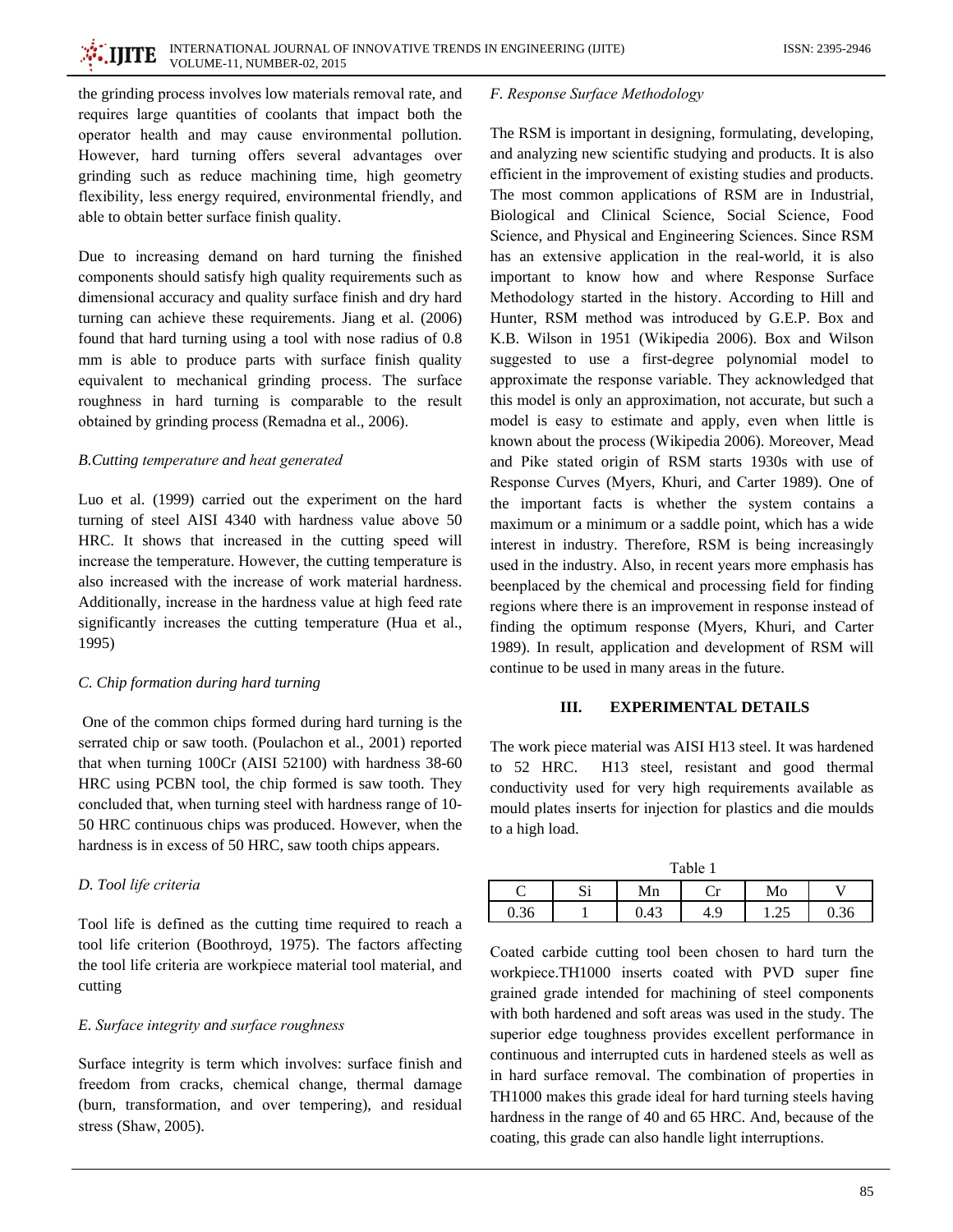# A. Machine tool and Equipments:

Rough turning of the specimens was carried out on an engine lathe prior to heat treatment as shown in Fig. 3.3. The outermost 2 mm layer present on all the specimens was turned off to avoid machining of oxidized layer during the subsequent hard turning tests. The prepared specimens after heat treatments were hard turned on CNC centre Lathe. A Mitutoyo Surftest SJ-301 Portable Surface Roughness Tester was used to measure the roughness profile data after each cut. Tool wear measured with tool maker's microscope of Mitutovo having least count of  $0.01 \mu m$ .

# **B.** Experimental Plan

In this experiment, Response Surface Methodology was used to design the experimental plan. Cutting speed, feed rate and depth of cut were varied in this experiment. The limiting value of average flank wear (i.e. 200μm) was selected as tool life criterion. In this process, the recording of wear was recorded after two passes, and when the value of tool wear reaches 200 µm then experiment has to be turned off. The surface roughness is measured using portable stylus type surface analyzer. The value of surface roughness was taken at three different locations on the work piece circumference. The value of surface roughness was obtained by averaging the surface roughness values. The measurement was taken without removing the work piece. The purpose was to prevent any deviation of the cutting position during the experiments; the surface roughness (Ra value) should be less than  $1.6 \mu m$ .

Table 2 Cutting condition for the experiment

| <b>Cutting</b> |        | Variable |       |       |  |
|----------------|--------|----------|-------|-------|--|
| parameter      | Unit   | Level    | Level | Level |  |
| Cutting speed  | m/min  | 130      | 155   | 180   |  |
| Feed rate      | mm/rev | 0.05     | 0.10  | 0.15  |  |
| Depth of cut   | mm     | 0.10     | 0.25  | 0.40  |  |

Table 3 Levels of Machining Parameters Selected

Feed rate (B)

mm/rev.

**Cutting Speed** 

 $(A)$ 

Level

| m/min. |      |      |
|--------|------|------|
| 130    | 0.05 | 0.1  |
| 155    | 0.1  | 0.25 |
| 180    | 0.15 | 0.4  |

### IV. **EXPERIMENTAL RESULT ANALYSIS**

# A. Experimental Design

| Table 3 Experiment design |
|---------------------------|
|---------------------------|

|                |                    | Input parameters    |                       |                         | Response factors               |
|----------------|--------------------|---------------------|-----------------------|-------------------------|--------------------------------|
| Run<br>No.     | Speed<br>m/mi<br>n | Feed<br>mm/re<br>v. | Depth<br>of cut<br>mm | Flank<br>wear-<br>VΒ μm | Surface<br>roughness-<br>Ra µm |
| 1              | 180                | 0.05                | 0.1                   | 120                     | 0.91                           |
| $\overline{2}$ | 180                | 0.1                 | 0.25                  | 100                     | 0.47                           |
| 3              | 180                | 0.05                | 0.4                   | 90                      | 0.72                           |
| $\overline{4}$ | 180                | 0.15                | 0.1                   | 75                      | 0.8                            |
| 5              | 130                | 0.15                | 0.4                   | 110                     | 1.44                           |
| 6              | 130                | 0.05                | 0.1                   | 107                     | 0.7                            |
| 7              | 130                | 0.1                 | 0.4                   | 130                     | 0.79                           |
| 8              | 130                | 0.05                | 0.4                   | 90                      | 0.66                           |
| 9              | 180                | 0.05                | 0.1                   | 100                     | 1.1                            |
| 10             | 155                | 0.05                | 0.25                  | 25                      | 0.5                            |
| 11             | 130                | 0.15                | 0.25                  | 80                      | 1.04                           |
| 12             | 180                | 0.15                | 0.4                   | 80                      | 1.3                            |
| 13             | 155                | 0.1                 | 0.1                   | 95                      | 0.54                           |
| 14             | 130                | 0.15                | 0.1                   | 90                      | 0.93                           |
| 15             | 180                | 0.05                | 0.4                   | 100                     | 0.48                           |
| 16             | 130                | 0.05                | 0.1                   | 90                      | 1.03                           |
| 17             | 180                | 0.15                | 0.1                   | 70                      | 0.99                           |
| 18             | 155                | 0.15                | 0.4                   | 60                      | 1.2                            |

Both the fitted models were found to be significant. Since for all the responses, the probability of  $F$  (Prob. > F) are observed to be less than 0.0001. In other words, there is only a 0.01% chance that "Model F-Value" larger than those reported in Tables 4 and 6 could occur due to noise.

| Table 4 ANOVA Results for Flank Wear (VB) |                          |    |                |                |          |                |  |
|-------------------------------------------|--------------------------|----|----------------|----------------|----------|----------------|--|
| <b>Source</b>                             | Sum of<br><b>Squares</b> | DF | Mean<br>Sauare | <b>F-Value</b> | Prob > F | <b>Remarks</b> |  |
| Model                                     | 8906.53                  |    | 989.61         | 14.29          | 0.0005   | significant    |  |

 $T<sub>ch</sub>l<sub>2</sub> + ANONA_{Dz}l<sub>2</sub>$ 

Depth of Cut

 $(C)$  mm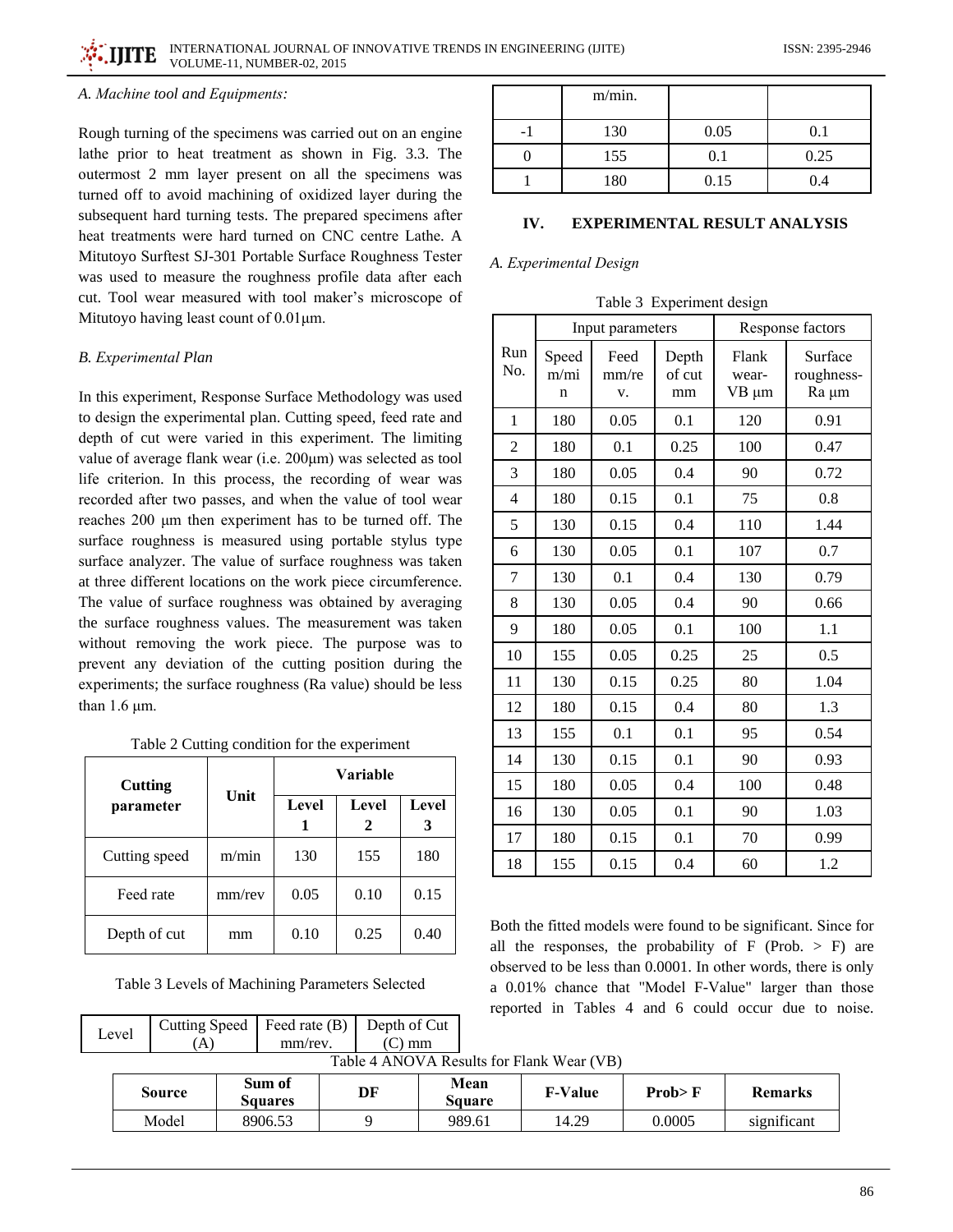INTERNATIONAL JOURNAL OF INNOVATIVE TRENDS IN ENGINEERING (IJITE) VOLUME-11, NUMBER-02, 2015

| A              | 200.97  |                | 200.97  | 2.9      | 0.1268 |                 |
|----------------|---------|----------------|---------|----------|--------|-----------------|
| B              | 189.51  | 1              | 189.51  | 2.74     | 0.1366 |                 |
| C              | 0.47    | 1              | 0.47    | 6.73E-03 | 0.9367 |                 |
| A <sub>2</sub> | 3391.86 | 1              | 3391.86 | 48.99    | 0.0001 |                 |
| B <sub>2</sub> | 2968.17 |                | 2968.17 | 42.87    | 0.0002 |                 |
| C <sub>2</sub> | 1680.2  |                | 1680.2  | 24.27    | 0.001  |                 |
| AB             | 904.26  |                | 904.26  | 13.06    | 0.0068 |                 |
| AC             | 25.9    | 1              | 25.9    | 0.37     | 0.5578 |                 |
| BC             | 529.8   |                | 529.8   | 7.65     | 0.0244 |                 |
| Residual       | 553.92  | $\,8\,$        | 69.24   |          |        |                 |
| Lack of Fit    | 146.92  | 4              | 36.73   | 0.36     | 0.8263 | not significant |
| Pure Error     | 407     | $\overline{4}$ | 101.75  |          |        |                 |
| Cor Total      | 9460.44 | 17             |         |          |        |                 |

Table 5 Model Summary Statistics for Flank Wear (VB)

| Std. Dev. | 8.32    | ĸ.                                | 0.9414 |
|-----------|---------|-----------------------------------|--------|
| Mean      | 89.56   | Adjusted $(R^2)$                  | 0.8756 |
| C.V.(%)   | 9.29    | Predicted $(R^2)$                 | 0.7233 |
| Press     | 2617.85 | <b>Adequate Precision</b><br>(AP) | 16.73  |

The values of "Prob>  $F$ " less than 0.050 observed for some factors involved in model equations, indicate that the contribution of these terms to the model is significant. On the other hand, the value of "Prob> $F$ " greater than 0.10 indicates that the impact of model terms are not significant. The ANOVA results for flank wear show that A2, B2, C2, AB, BC are the significant model terms (Table 4). Whereas, the ANOVA results for surface roughness (Ra) reveal that B, B2, BC, are the significant model terms (Table 6).

In addition to this, the F-value corresponding to "Lack of Fit" test for different response factors were also evaluated.

The "Prob> F" for all these tests was found in excess of 0.05, implying that the lack of fit is insignificant as revealed from Tables 5.2 and 5.4

The coefficients of correlation  $(R2)$  for both the models was observed to be greater than 0.90 (Table 4 and 6), which inspire confidence in the developed models. The predicted and adjusted R2 values for VB were in excellent agreement whereas, for Ra these were observed to be in reasonable agreement, which again validates the fitness of developed models. The coefficient of variation (C.V.) defined as  $\{(S.D./Mean) \times 100\}$  of model is measurement of error. The Low value of C.V. obtained for both the models indicates improved precision and reliability of experiments performed. The press value, defined as signal to noise ratio for the fitted value, was significantly higher than 4 (Table 5 and 7), indicating the suitability of models for future prediction.

The regression equations were obtained for both response factors by using multiple regressions. The developed model equation is given below:

VB(avg.) = +1416.27045 - 18.60119 \* A + 3679.71019 \* B - 635.57020 \* C + 0.062061 \* A<sup>2</sup>  $-14513.78944 * B^2 + 1213.32728 * C^2 - 6.90329 * A * B - 0.38945 * A * C$  $+880.66889 * B*C$ 

 $Ra(avg.) = +6.32435 - 0.058577 * A - 20.22201 * B - 4.26714 * C + 2.05043E - 004 * A^2$ +110.05601 \*  $B^2$  + 7.44130 \* C<sup>2</sup> - 0.029176 \* A \* B - 0.011171 \* A \* C + 25.05545 \* B \* C

|  |  |  |  |  |  | Table 6 ANOVA Results for Surface Roughness (Ra) |  |  |  |
|--|--|--|--|--|--|--------------------------------------------------|--|--|--|
|--|--|--|--|--|--|--------------------------------------------------|--|--|--|

| Source | $\sim$<br>Sum of<br>Squares | DF | Mean<br>Square | $\mathbf{v}$<br>$\sim$<br>F-Value | Prob><br>÷<br>- 1-1 | Remarks |
|--------|-----------------------------|----|----------------|-----------------------------------|---------------------|---------|
|--------|-----------------------------|----|----------------|-----------------------------------|---------------------|---------|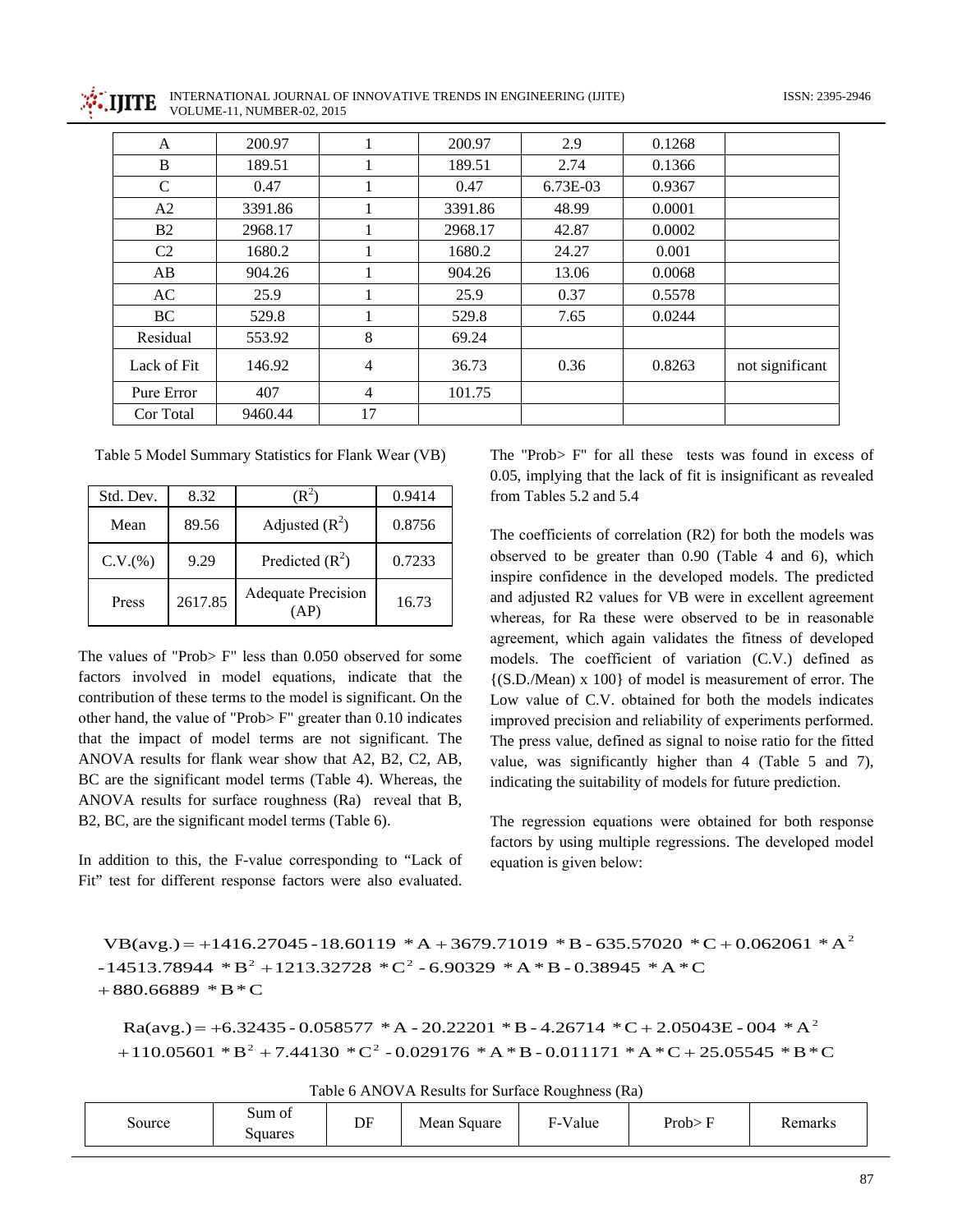



INTERNATIONAL JOURNAL OF INNOVATIVE TRENDS IN ENGINEERING (IJITE) VOLUME-11, NUMBER-02, 2015

| Model          | 1.29       | 9              | 0.14       | 9.20  | 0.0023 | significant     |
|----------------|------------|----------------|------------|-------|--------|-----------------|
| A              | 4.677E-003 |                | 4.677E-003 | 0.30  | 0.5982 |                 |
| $\, {\bf B}$   | 0.44       |                | 0.44       | 28.63 | 0.0007 |                 |
| $\mathcal{C}$  | 0.017      |                | 0.017      | 1.07  | 0.3312 |                 |
| A2             | 0.037      |                | 0.037      | 2.38  | 0.1612 |                 |
| B <sub>2</sub> | 0.17       | 1              | 0.17       | 10.99 | 0.0106 |                 |
| C <sub>2</sub> | 0.063      |                | 0.063      | 4.07  | 0.0784 |                 |
| AB             | 0.016      |                | 0.016      | 1.04  | 0.3377 |                 |
| AC             | 0.021      |                | 0.021      | 1.37  | 0.2752 |                 |
| BC             | 0.43       |                | 0.43       | 27.61 | 0.0008 |                 |
| Residual       | 0.12       | 8              | 0.016      |       |        |                 |
| Lack of Fit    | 4.907E-003 | $\overline{4}$ | 1.227E-003 | 0.041 | 0.9954 | not significant |
| Pure Error     | 0.12       | 4              | 0.030      |       |        |                 |
| Cor Total      | 1.41       | 17             |            |       |        |                 |

Table 7 Model Summary Statistics for Surface Roughness  $(Ra)$ 

| Std. Dev.    | 0.12  | R∸                         | 0.9119 |
|--------------|-------|----------------------------|--------|
| Mean         | 0.87  | Adjusted $(R^2)$           | 0.8128 |
| C.V.(%)      | 14.38 | Predicted $(R^2)$          | 0.6908 |
| <b>PRESS</b> | 0.44  | Adequate<br>Precision (AP) | 10.412 |

The predicted values of the response factors VB, and Ra corresponding to different combination of machining parameters reported in Table 5  $\&$  7 are compared with the corresponding experimental values and a nice agreement is observed between these values as evident from Figs. 1 and 2



Figure. 1 Comparison between measured and predicted values of VB



Figure. 2 Comparison between measured and predicted values of Ra

### V. **EFFECT OF MACHINING PARAMETERS ON RESPONSE FACTORS**

# A. Flank wear

In order to investigate the influence of machining parameters on the flank wear (VB), the factor interaction graphs are plotted. Fig. 3 depicts the influence of cutting speed and feed on the flank wear VB.

The VB appears to be decreasing with the increase in cutting speed up to 155m/min., Fig. 3. It appears that at low cutting speed the binder of the hard particles present in cutting tool is easily removed from the substrate due to high cutting force arising from less softening of work material as a result of low cutting temperature, and therefore abrasion dominates tool wear. However, when the cutting speed is further increased, cutting temperature becomes the dominant factor instead of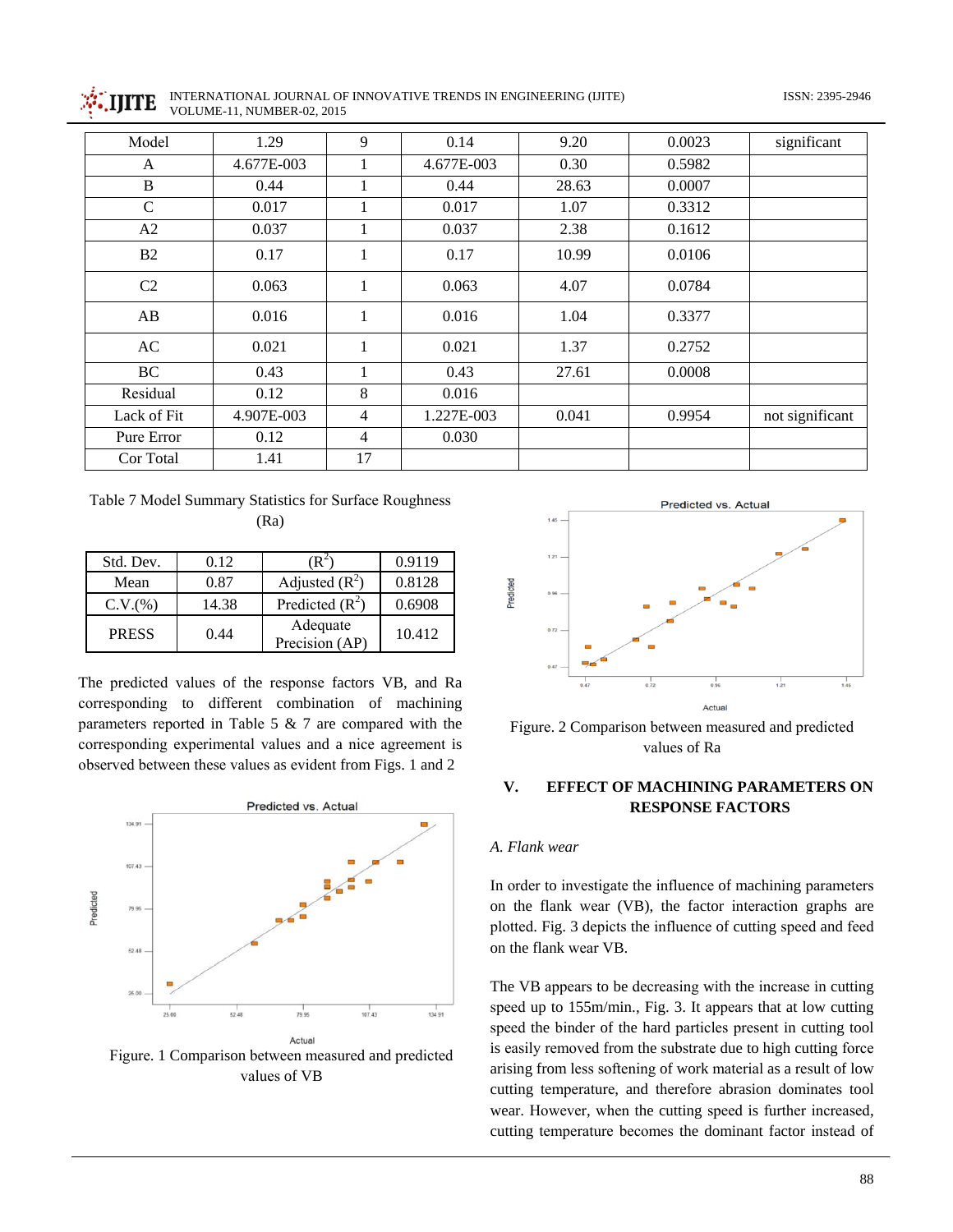the cutting force, leading to removal of protective coating on tool surface thereby accelerating the tool wear. With increase in cutting speed beyond 155m/min., the flank wear although exhibits an increasing trend, but it still remains lower than the limiting value of 200µm clearly demonstrating the suitability of coated carbide tools within the range of parameters selected.



Figure 3 Effect of cutting speed and feed rate on flank wear  $(depth of cut 0.25mm.)$ 

The flank wear (VB) initially increases with increasing feed rate up to feed up to 0.10 mm/rev as expected, beyond this value the VB decreases with increase in feed, Fig. 3.



Figure 4 Effect of depth of cut and speed on flank wear

Fig. 4 shows the variation of Flank wear (VB) with depth of cut (C) and cutting speed (A). At low DOC, the flank wear initially decreases with increasing depth of cut but beyond  $DOC = 0.25mm$  it exhibits an increasing trend with increase in depth of cut. When the work depth of cut the tool is low, the tool has to work against relatively much harder material. However, when the depth of cut is increased, the tool is to work against relatively softer material, as the hardness of cylindrical work piece decreases radially inward due difference in quenching rate from outer surface towards core during hardening process. As a consequence the flank wear is reduced at larger depth of cut, i.e up to 0.25mm. When DOC is increased further, great effort (cutting force) is required to plough the material, thereby increasing the tool wear.

# **B.** Surface Roughness

Fig. 5 shows the effect of speed and feed on surface roughness (Ra). The surface roughness does not vary much with cutting speed at low feed rate, however it decreases marginally at higher speed feed combination. The best surface roughness has been achieved corresponding to the combination of lowest feed rate and lowest cutting speed. The surface roughness increases sharply with increase in feed rate as expected.



Figure 5 Effect of cutting speed and feed rate on surface roughness



Figure 6 Effect of depth of cut and feed on surface roughness

Fig. 6 depicts the influence of DOC and feed rate on surface roughness. The surface roughness increases with increase in feed rate. However corresponding to high feed high Doc it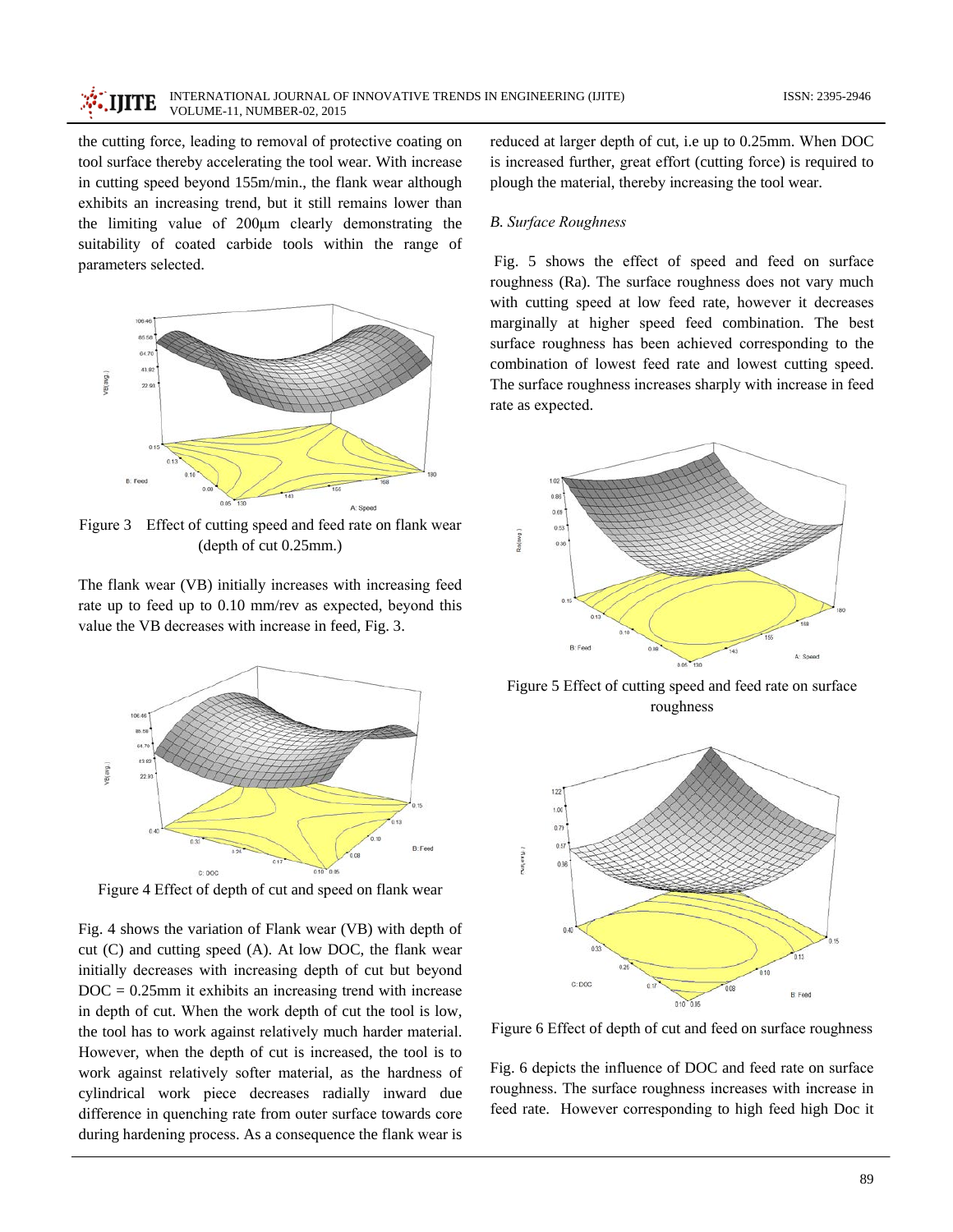exhibits an abrupt rise in surface roughness, thereby depicting the limitation of carbide tool at such higher DOC.

# C. Optimization of Cutting Conditions

In the present study desirability function optimization of RSM has been employed for multi response (VB and Ra) optimization. The optimization module searches for a combination of factor levels that simultaneously satisfy the requirements placed on each of the responses and factors in an attempt to establish the appropriate model. During the optimization process the aim was to find the optimal values of cutting parameters in order to minimize the value of the flank wear (VB) and surface roughness (Ra) the constraints used during the process are summarized in Table 9. The optimized solutions are reported in Table 10 in the order of decreasing desirability level.

| Table 8 Optimization of Cutting Conditions |  |  |
|--------------------------------------------|--|--|
|                                            |  |  |

| Name  | Goal        | Lower<br>Limit | Upper<br>Limit |  |
|-------|-------------|----------------|----------------|--|
| Speed | is in range | 130            | 180            |  |
| Feed  | is in range | 0.05           | 0.15           |  |
| D.O.C | is in range | 0.1            | 0.4            |  |
| VB    | minimize    | 25             | 130            |  |
| Ra    | minimize    | 0.47           | 1.44           |  |

Table 9 Constraints for optimization of Cutting conditions

| Speed | Feed   | D.O.C | Flank Wear (VB) µm |      |                               | Surface roughness $(Ra) \mu m$ |      |         |
|-------|--------|-------|--------------------|------|-------------------------------|--------------------------------|------|---------|
| m/min | mm/rev | mm    | Model              | Exp. | Error<br>$\%$                 | Model                          | Exp. | % Error |
| 153.5 | 0.05   | 0.27  | 30.5               | 98.5 | $\mathbf{1} \cdot \mathbf{1}$ | 0.47                           | 6956 | 0.12    |
| 130   | V. I   | 0.25  | 105.8              | 110  | 3.8                           | 0.61                           | 0.64 | 4.68    |
| 180   | 0.15   | 0.4   | 81.54              | 84   | 2.92                          | 1.38                           | .42  | 2.81    |

| No. | Speed  | Feed | D.O.C | VВ    | Surface roughness | Desirability |
|-----|--------|------|-------|-------|-------------------|--------------|
|     | 153.50 | 0.05 | 0.27  | 30.58 | 0.4699            | 0.973024     |
|     | 153.18 | 0.05 | 0.27  | 30.59 | 0.4699            | 0.973004     |
|     | 153.09 | 0.05 | 0.28  | 30.66 | 0.4660            | 0.972673     |
|     | 153.99 | 0.05 | 0.26  | 30.66 | 0.4766            | 0.969291     |
|     | 158.29 | 0.14 | 0.21  | 39.64 | 0.6482            | 0.8381       |

### Table 10 Optimization results

# C. Confirmation Experiments

A set of 3 confirmation experiments, including the best optimal solution were performed to verify the adequacy of developed mathematical models given in eqn. (4), and (5). The plan of confirmation experiments is given in Table 10. The percentage error between the experimental and the predicted value of VB and Ra were observed to be less than 5%. Therefore, all the experimental values for confirmation runs are within the 95% prediction interval which clearly demonstrates the accuracy of models developed in this study.

Table 5.8 Plan of Confirmation experiments and results

| Speed | Feed   | D.O.C | Flank Wear (VB) µm |      |         | Surface roughness $(Ra) \mu m$ |      |         |
|-------|--------|-------|--------------------|------|---------|--------------------------------|------|---------|
| m/min | mm/rev | mm    | Model              | Exp. | % Error | Model                          | Exp. | % Error |
| 153.5 | 0.05   | 0.27  | 30.5               | 98.5 | 1.70    | 0.47                           | 6956 | 0.12    |
| 130   | 0.1    | 0.25  | 105.80             | 110  | 3.8     | 0.61                           | 0.64 | 4.68    |
| 180   | 0.15   | 0.40  | 81.54              | 84   | 2.92    | 1.38                           | 1.42 | 2.81    |

#### VI. **CONCLUSION**

In this study RSM was applied to develop mathematical models of the flank wear and surface roughness so as to investigate the influences of machining parameters during finish turning of AISI H13 hardened steel with coated carbide cutting tool. For finding optimum value of machining parameters, the quadratic model of RSM associated with desirability function numerical optimization was utilized.

ISSN: 2395-2946